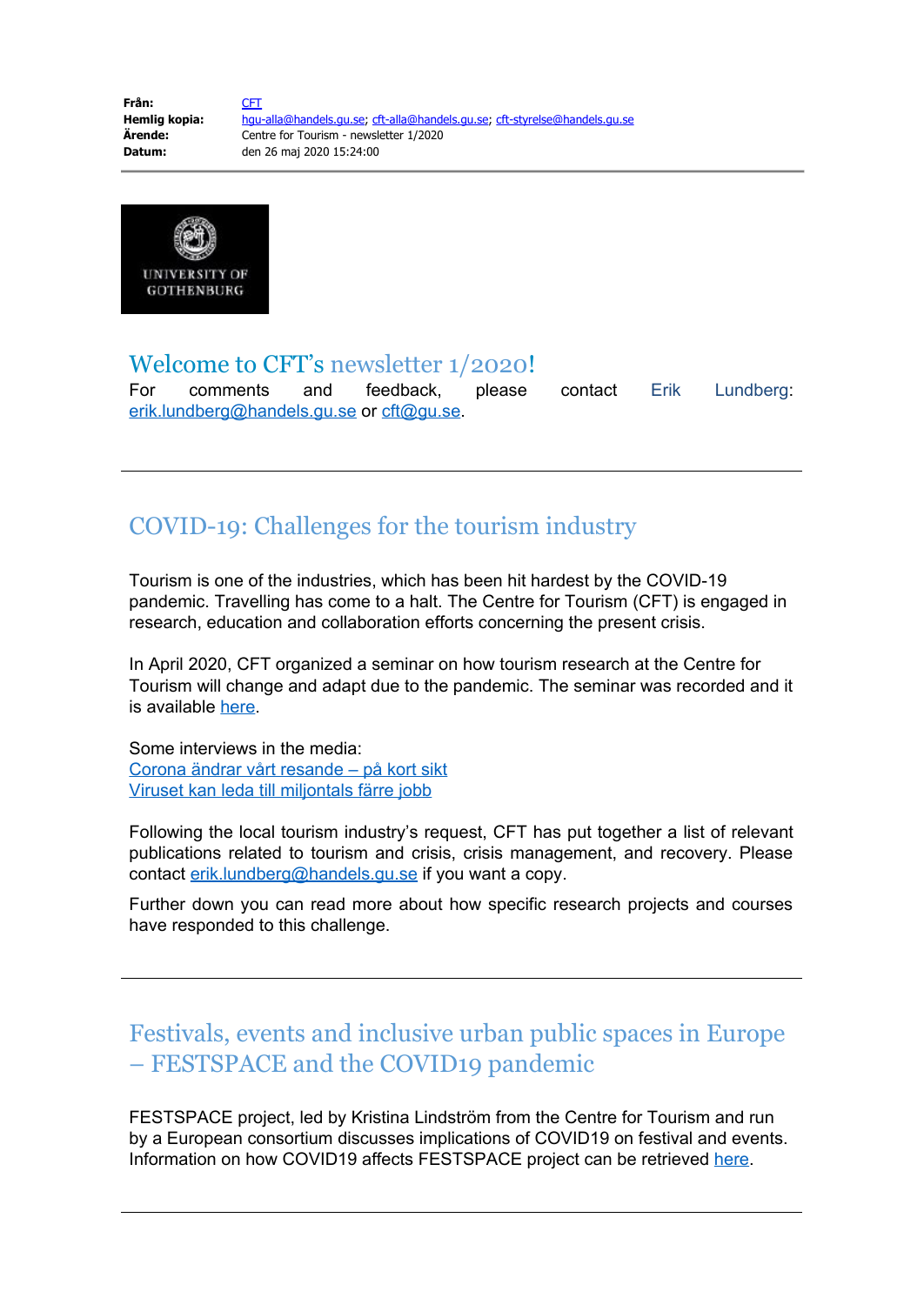## Sustainable development course and COVID19 pandemic

Each spring the University of Gothenburg offers a case study based course in sustainable development. This year's case study course in sustainable development has a new focus. The students will study local and regional effects of the authorities' strategies for reducing the spread of covid-19, with a special eye on sustainability issues in this regard. Out of 14 projects, 2 directly address tourism and travels. For more information, [read here](https://es.handels.gu.se/english/news-events/n/students-will-examine-the-local-effects-of-covid-19.cid1680516).

### Mistra Sport & Outdoors – new research project

The new research program Mistra Sport & Outdoors started on the 1st of April. The program will have an initial four years of funding and collaborate closely with public and private organisations. John Armbrecht, Andreas Skriver Hansen and Erik Lundberg are participating from the Centre for Tourism. For more information, see the [homepage](https://www.mistrasportandoutdoors.se/) and the [blog](https://mistrasportandoutdoors.wordpress.com/) of the program.

Kick-off meeting of the project "Towards sustainable governance of Swedish tourism: Co-creative strategies for sustainable spatial planning in the public tourism sector – TIPS"

On January 13<sup>th</sup> 2020, the kick-off meeting of TIPS project was held in Falköping. TIPS project aims to bridge gaps between municipalities, sub-regional and regional spatial planning and tourism development, by aligning tourism management within sustainable spatial planning through co-creative reflexive processes of knowledge capacity-building. For more information, [read here](https://cft.handels.gu.se/english/research/community-development-and-tourism-research-area/research-projects).

# Pilot project study - UNESCO man and biosphere area

Researchers at Centre for Tourism are engaged in a project to determine whether Bohuslän on the west coast can be become a UNESCO man and biosphere area. A man and biosphere area is essentially a landscape-based concept with a focus on emphasizing unique human and ecological qualities in the landscape. It is often said to be an area for finding sustainable solutions to real life challenges.

The project is a pilot study aimed to investigate opportunities for commencing an official Biosphere process. It is led by a steering committee with members from Uddevalla and Lysekil municipalities, the Gothenburg Region, Centre for Tourism and Centre for Sea & Society. The study will be carried out during 2020 by WSP